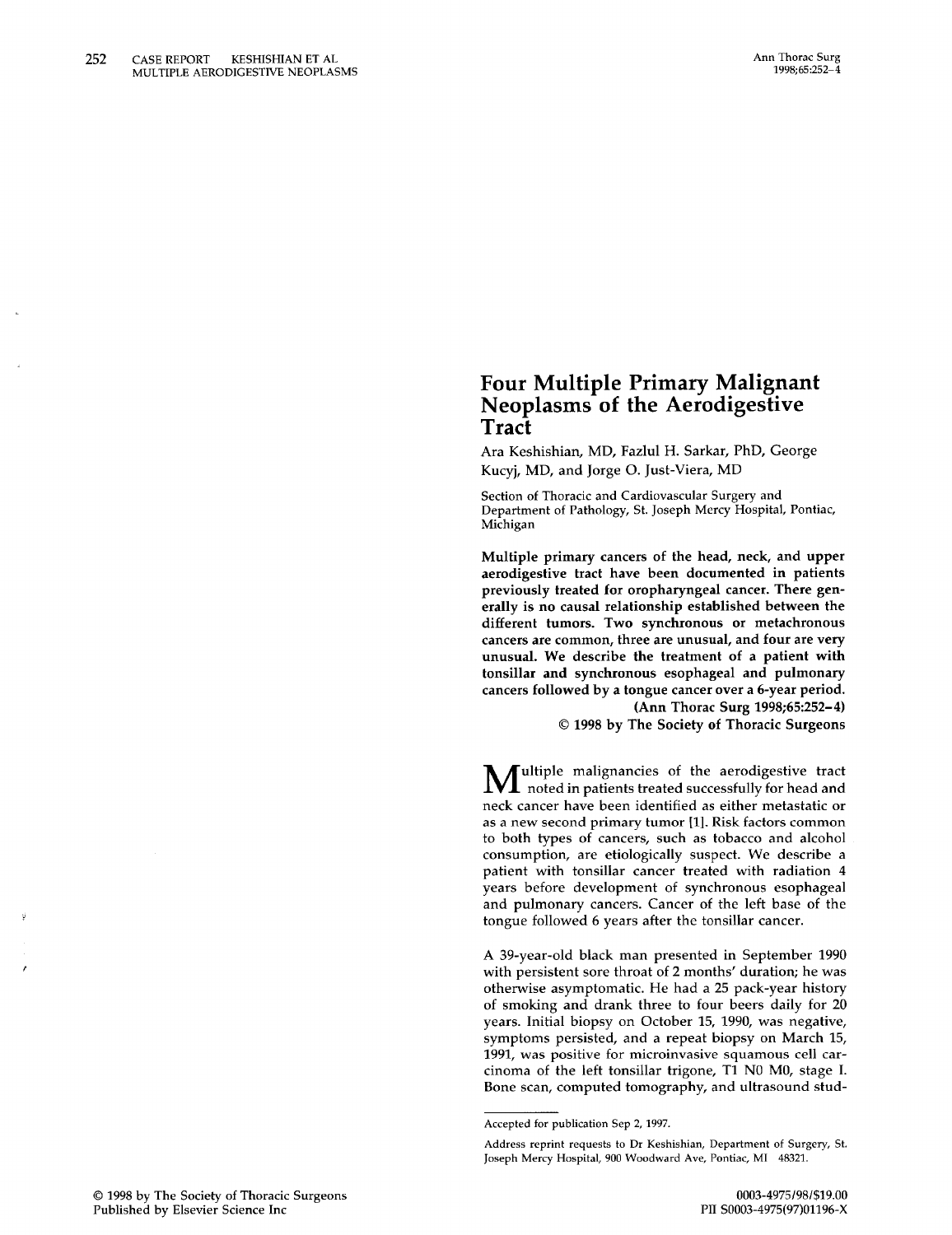253

| Date                    | Tissue                  | Cell Type                    | TNM             | <b>Stage</b> | p53.<br>Expression |
|-------------------------|-------------------------|------------------------------|-----------------|--------------|--------------------|
| <b>March 1991</b>       | Tonsil                  | Microinvasive, squamous cell | <b>T1 N0 M0</b> |              | 100%               |
| July 1995 (Fig $1B$ )   | Lung (right upper lobe) | Adenocarcinoma               | T1 N0 Mx        |              | $0\%$              |
| July 1995 (Figs 1A, 1C) | <b>Esophagus</b>        | Polypoid, squamous cell      | T1 N0 Mx        |              | 50%                |
| August 1996 (Fig 1D)    | Tongue (left base)      | Squamous cell                | <b>T1 N0 M0</b> |              | $100\%$            |

### *Table* 1. *Tissue Analysis of the Cancer Cells*

ies were negative. A curative course of radiation therapy of 7,000 cGy was completed on July 23, 1991.

The patient presented to a different University center on June 2, 1995, with complaints of progressive dysphagia over 3 months. Computed tomography, magnetic resonance imaging of the head, neck, and chest, and esophagoscopy revealed a nodular density in the right upper lobe, and an upper one-third esophageal lesion. Initial esophageal biopsy was interpreted as proliferating squamous epithelium with high-grade dysplasia. He returned to us for further evaluation and management.

On July 31, 1995, he underwent flexible esophagoscopy, and multiple biopsies and frozen sections revealed squamous cell carcinoma, suggesting multiple synchronous primary malignancies. Right thoracotomy followed, and frozen section of the right upper lobe nodule proved adenocarcinoma of the lung. Radical right upper lobectomy, radical esophagectomy, esophagostomy, mediastinal node resection, and gastrostomy were performed. He overcame postoperative pneumonia and pleural effusion and was discharged home on tube feedings. .

Having regained his preoperative weight, he underwent esophagogastric reconstruction on January 12, 1996, with cervical anastomosis, substernal gastric transplantation, resection of the left half of the manubrium 4nd clavicular head of the first rib, jejunostomy, and pylqromyotomy. He was discharged 11 days later, and his follow-up computed tomographic scan and evaluations were all negative until August 1996, when a routine examination revealed a mass of the posterior left tongue, an invasive squamous cell carcinoma, T1 N0 M0, stage I, excised on September 23, 1996. Tissues obtained from all resected cancers were retrieved and analyzed for the  $p53$ gene mutation. The paraffin-preserved blocks of tissue were stained using immunohistochemical method for p53 mutation (Table 1; Fig 1).



*Fig 1. (A) Gross photomicrograph of esophageal mass. (Hematoxylin and eosin.) (B) Photomicrograph of right upper lobe mass: no evidence of p53 mutation noted. This would appear as brown/red staining of cytoplasm. (C) Photomicrograph of esophageal mass; 50% expression of mutated p53 evident. Note the presence of brown/red staining of the cytoplasm. (D) Photomicrograph of left base of the tongue; 100% expression of mutated p53. There* is *heavy brown/red staining of cytoplasm.*